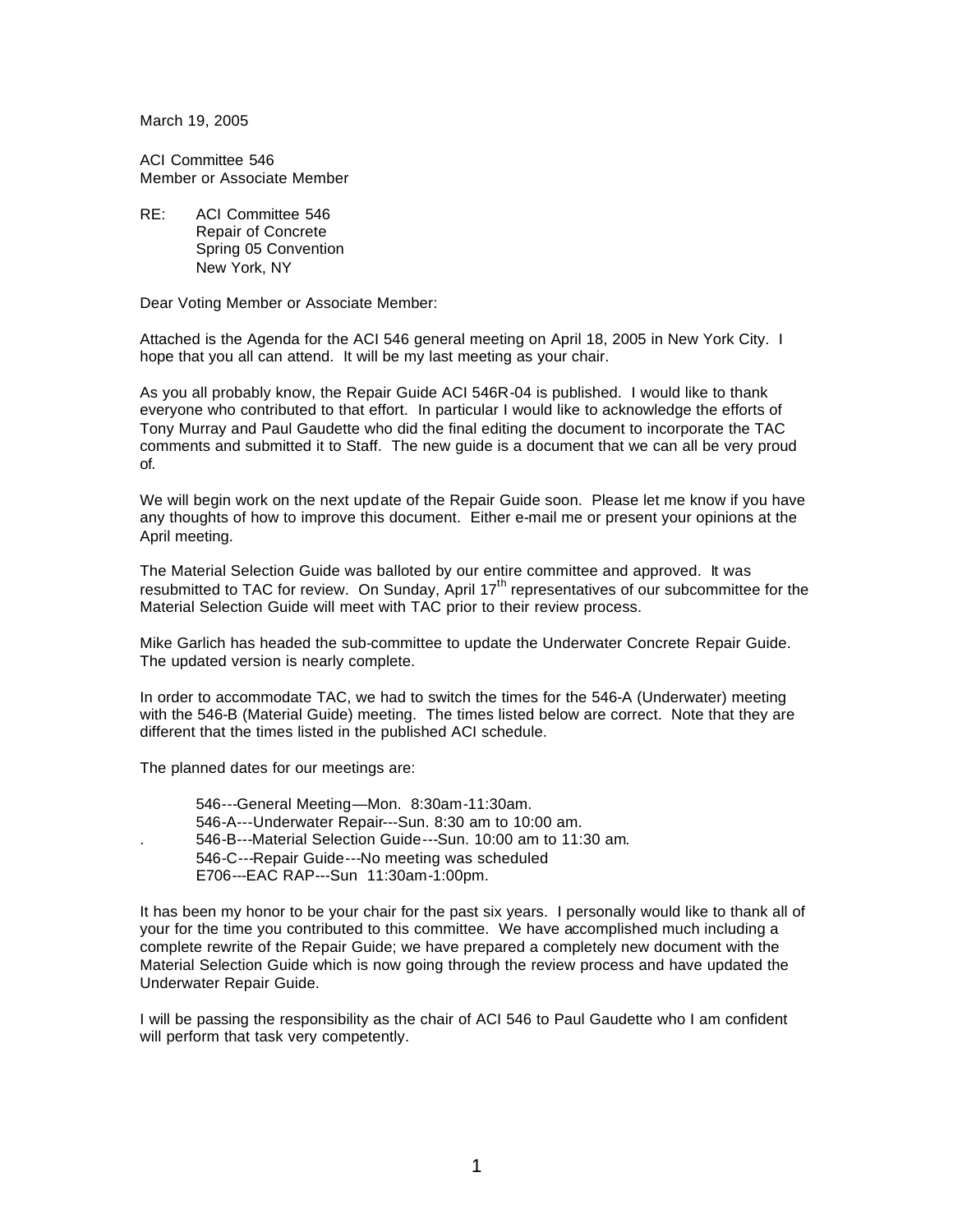I look forward to seeing you in New York City.

Thank you for the privilege of being the chair of our committee,

Jay

Jay H. Paul Phone—312-251-1902 Fax—847-634-3649 e-mail work—jpaul@kleinandhoffman.com e-mail home—jayhpaul@comcast.net

JHP/jp/General letter Apr 05